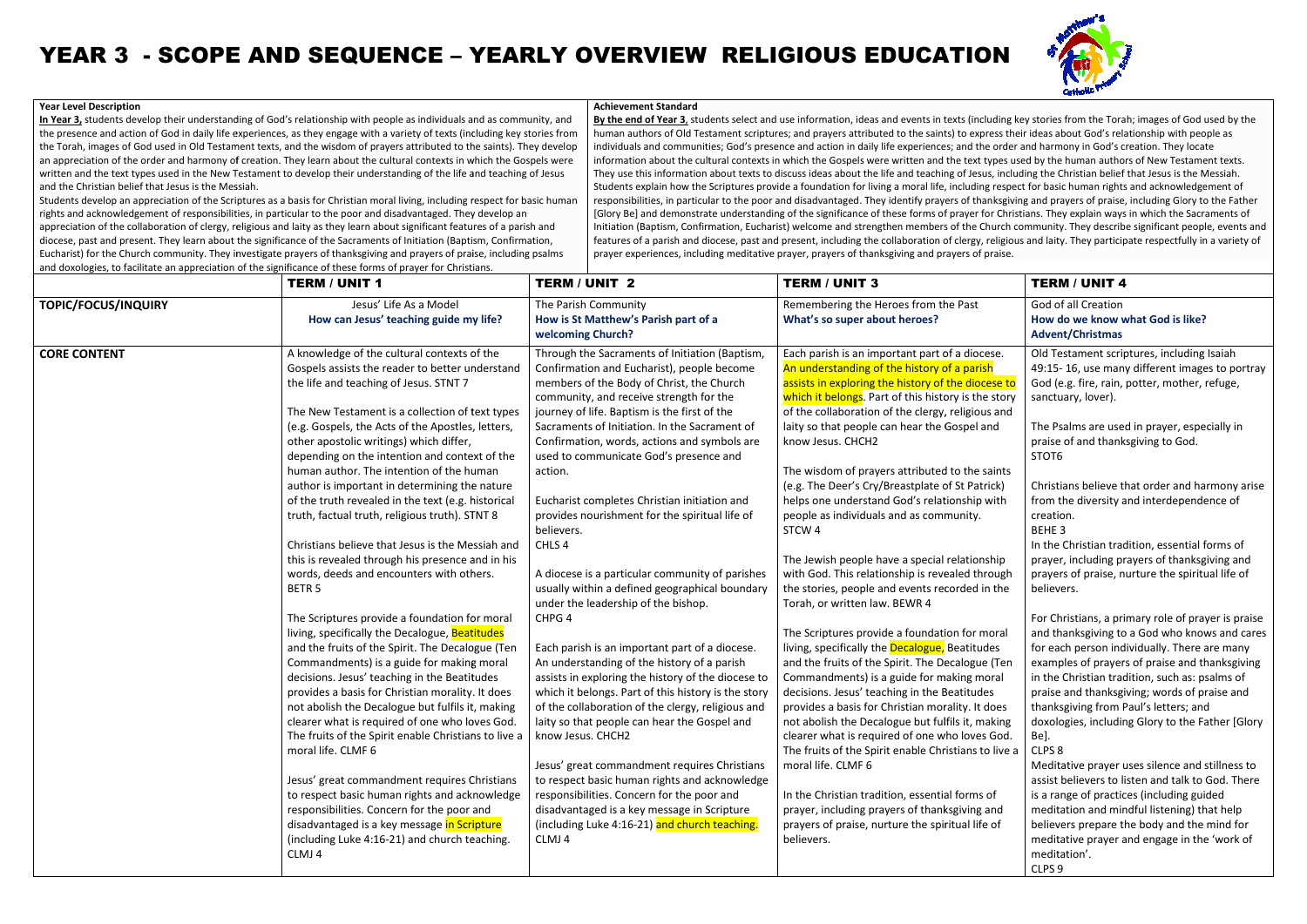## YEAR 3 - SCOPE AND SEQUENCE – YEARLY OVERVIEW RELIGIOUS EDUCATION

|                                    | Meditative prayer uses silence and stillness to   | For Christians, a primary role of prayer is praise | For Christians, a primary role of prayer is praise |                                                  |
|------------------------------------|---------------------------------------------------|----------------------------------------------------|----------------------------------------------------|--------------------------------------------------|
|                                    | assist believers to listen and talk to God. There | and thanksgiving to a God who knows and cares      | and thanksgiving to a God who knows and cares      |                                                  |
|                                    | is a range of practices (including guided         | for each person individually. There are many       | for each person individually. There are many       |                                                  |
|                                    | meditation and mindful listening) that help       | examples of prayers of praise and thanksgiving     | examples of prayers of praise and thanksgiving     |                                                  |
|                                    | believers prepare the body and the mind for       | in the Christian tradition, such as: psalms of     | in the Christian tradition, such as: psalms of     |                                                  |
|                                    | meditative prayer and engage in the 'work of      | praise and thanksgiving; words of praise and       | praise and thanksgiving; words of praise and       |                                                  |
|                                    | meditation'. CLPS 9                               | thanksgiving from Paul's letters; and              | thanksgiving from Paul's letters; and              |                                                  |
|                                    |                                                   |                                                    |                                                    |                                                  |
|                                    |                                                   | doxologies, including Glory to the Father [Glory   | doxologies, including Glory to the Father [Glory   |                                                  |
|                                    |                                                   | <mark>Be.</mark> CLPS 8                            | Be. CLPS 8                                         |                                                  |
| <b>MANDATED SCRIPTURE</b>          | The Beatitudes                                    | Jesus' Mission                                     | God's Promise to Jacob                             | Psalm 23                                         |
|                                    | Matthew 5:3-11                                    | Luke 4:16-21                                       | Genesis 28:10-22                                   | Psalm 28;1, 6-9                                  |
|                                    | Luke 6:20-26                                      |                                                    |                                                    | The birth of Jesus the Messiah                   |
|                                    | The birth of Jesus the Messiah                    |                                                    | "I will never forget you"                          | Matthew 1:18-2:12                                |
|                                    | Matthew 1:18-2:12                                 |                                                    | Isaiah 49:15-16                                    |                                                  |
| <b>EXPLICIT PRAYER</b>             | Revise:                                           | Revise:                                            | Revise: Sign of the Cross, Amen.                   | Prayers of Thanksgiving                          |
|                                    | Sign of the Cross, Amen.                          | Sign of the Cross, Amen.                           | Hail Mary                                          | Prayers of Praise                                |
|                                    |                                                   |                                                    |                                                    |                                                  |
|                                    | Hail Mary                                         | Hail Mary                                          | Grace.                                             | Meditative Practices- Guided meditation and      |
|                                    | Grace.                                            | Grace.                                             | Glory Be                                           | mindful listening.                               |
|                                    | Teach: Meditative Prayer- mindful listening       | Teach:                                             |                                                    |                                                  |
|                                    |                                                   | Glory Be                                           |                                                    |                                                  |
| (Optional) Supplementary Scripture | John asks about the Messiah                       | Jesus' Great Commandment                           | The Ten Commandments                               | Psalms of Praise                                 |
|                                    | Matthew 11:1-5                                    | John 15:12-13;                                     | Exodus 20:1-17                                     | Psalms 19, 65, 67, 100, 135, 145, 146, 147, 148, |
|                                    |                                                   | Matthew 7:12;                                      | Deuteronomy 5:1-21                                 | 150                                              |
|                                    | Who do you say that I am?                         | Luke 6:31                                          |                                                    |                                                  |
|                                    | Matthew 16:13-20                                  |                                                    | God's agreement with Moses and the                 | <b>Psalms of Thanksgiving</b>                    |
|                                    |                                                   | Jesus' Mission                                     | people/Ten commandments                            | Psalms 9:1-4, 138                                |
|                                    | The Messiah is the son of David                   | Luke 7:18-23                                       | Exodus 1:3-8                                       |                                                  |
|                                    |                                                   |                                                    | Exodus 20:1-17                                     |                                                  |
|                                    | Matthew 22:41-46                                  |                                                    |                                                    |                                                  |
|                                    | Mark 12:35-37                                     |                                                    | Romans 13:8-10                                     |                                                  |
|                                    |                                                   |                                                    |                                                    |                                                  |
|                                    | Jesus before the High Priest                      |                                                    |                                                    |                                                  |
|                                    | Matthew 26:57-68                                  |                                                    |                                                    |                                                  |
|                                    | Luke 23:1-5 What should I do with Jesus who is    |                                                    |                                                    |                                                  |
|                                    | called the Messiah?                               |                                                    |                                                    |                                                  |
|                                    | Matthew 27:17-23                                  |                                                    |                                                    |                                                  |
|                                    |                                                   |                                                    |                                                    |                                                  |
|                                    | Let the Messiah come down from the cross          |                                                    |                                                    |                                                  |
|                                    | Mark 15:32                                        |                                                    |                                                    |                                                  |
|                                    | Luke 23:35                                        |                                                    |                                                    |                                                  |
|                                    | Encouraging peaceful and just relationships by    | Encouraging and supporting student                 | Inviting clergy and parish staff to participate in | Engaging with local environmental projects as    |
| <b>RLOS</b>                        |                                                   |                                                    |                                                    |                                                  |
|                                    | providing opportunities for community             | participation in parish, deanery or Archdiocesan   | the everyday and significant events of the         | parts of the curriculum SJA2.3                   |
|                                    | members to regularly reflect on their attitudes   | liturgies and gatherings PWL2.4 (Catholic          | school EFW 3.1                                     |                                                  |
|                                    | and behaviours SJR1.4                             | <b>Education Week)</b>                             |                                                    | Teaching and using a variety of traditional      |
|                                    |                                                   |                                                    | Develop a community culture that is committed      | prayers and devotions for individual and         |
|                                    | Encouraging reflective processes that promote     | Seeking creative ways students may contribute      | to reconciliation, quality relationships and       | communal use (e.g. Our Father, Memorare,         |
|                                    | reconciliation (e.g. conflict resolution,         | to the enhancement of the church or sacred         | promoting intercultural understanding. ICC 2.2     | Glory Be, Rosary, Eucharistic Adoration)         |
|                                    | restorative justice processes, mediation) SJR2.1  | space in which a liturgy is to be celebrated       |                                                    | <b>PWP1.1</b>                                    |
|                                    |                                                   | <b>PWL2.5</b>                                      | Promote a spirit of Christian hospitality and      |                                                  |
|                                    |                                                   |                                                    | social courtesy to all visitors. ICC 3.2           | Identifying appropriate times and occasions for  |
|                                    |                                                   | Supporting students and families engaged in        |                                                    | different forms (e.g. prayers of praise,         |
|                                    |                                                   | sacramental preparation and celebration            |                                                    | intercessions) and expressions (e.g. vocal,      |
|                                    |                                                   |                                                    |                                                    |                                                  |
|                                    |                                                   | through recognition and prayer PWL3.2              |                                                    | meditative, contemplative) of prayer PWP1.2      |
|                                    |                                                   | Inviting clergy and parish staff to participate in |                                                    |                                                  |